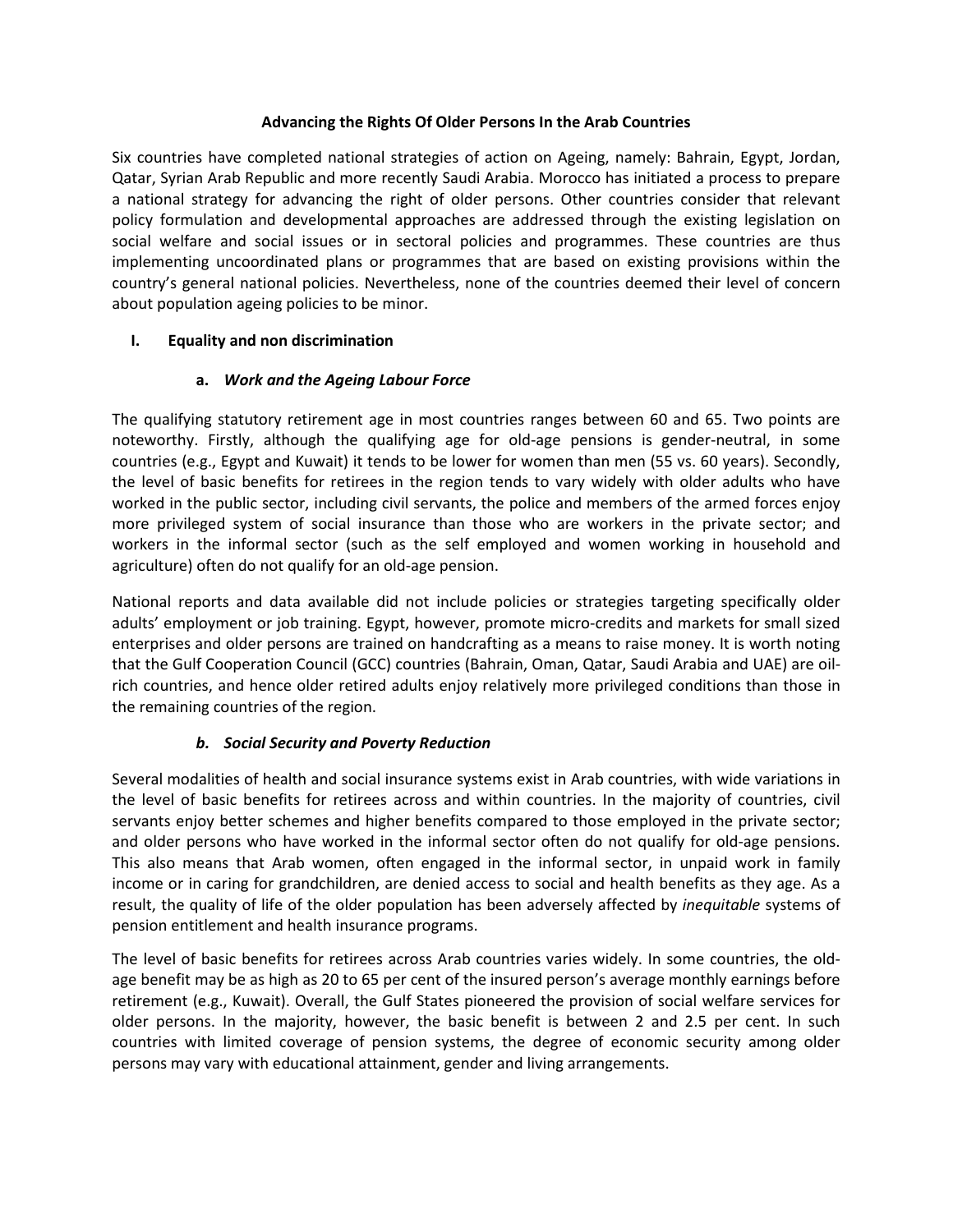One expected result of pervasively small old-age pensions in these countries is that a large percentage of older Arab men continue to work after the legal retirement age and much beyond (e.g., a substantial proportion continue to work beyond 80 year, Egypt: 12 percent, Lebanon: 14 percent, Yemen: 21 percent). This is in marked contrast to the developed countries, where withdrawal from the labour force is a natural phenomenon at some advanced age. Provision of health insurance and pension schemes, as well re-enforcement of legislation that address the vulnerability of the impoverished older persons remain a challenge to many countries of the region.

### **II. Neglect, abuse and violence**

The regional mapping (2012) and ICPD mapping (2012) indicated that the issue of **elder abuse** is addressed in National Plans of Action on ageing in Morocco, Palestine and the Sudan and is mainstreamed into wider sectoral plans, policies or programs in Algeria, Bahrain, Egypt, Iraq, Jordan, Kuwait, Lebanon, Libya, Oman, Qatar and Tunisia. The rights and needs of older persons as victims of abuse are also addressed in civil laws in 70 percent of the countries surveyed, and are included in policies and programs in 60 percent. Other countries and societies (e.g., the Sudan and Yemen) consider that social and religious obligations are sufficiently resilient to the protection of older persons against neglect and abuse, making legislation to this effect unnecessary. In 12 countries (Algeria, Bahrain, Djibouti, Egypt, Iraq, Jordan, Kuwait, Libya, Morocco, Palestine, Qatar and Yemen), laws and policies hold adult children, mainly the eldest son, responsible for the wellbeing of their ageing parents. The Tunisian Law No 94-114 (31 October 1994) is concerned with the specific protection of older persons with a legal definition of the term "elderly" and the duty of the family, society and state in protecting and caring for older persons. In Jordan, the National Center for Human Rights documented 25 complaints between 2009 and 2011 in nursing homes and, annually, courts of law process several cases of children refusing to pay for their older parents' long-term care. Programmes that address neglect, abuse and violence towards older persons were reported in Algeria, Bahrain, Egypt, Jordan, Kuwait and Palestine, including programs that help victims be integrated back into society. These programs serve as a model of cooperation between the Government and civil society.

Also a number of countries (44 percent) noted that they provide **training workshops** to health and social workers focusing on skills for detecting elder abuse and facilitate its reporting. Special attention is geared in the region towards older people who are homeless and those living alone, with almost 90 percent of the countries surveyed noting the existence of policies and programs that target, specifically, those with no family. In 2010, the MENA Regional Network for Prevention of Elder Abuse, with 12 national representatives of member countries, was established as a division of the parent International Network for prevention of Elder Abuse (INPEA).

Arab societies demand veneration, affection and honour towards the aged and emphasize the prominent role of older persons in preserving family relations and re-affirming traditional identities. Older people are also praised for their wisdom, life experiences and valued for their advice.

The regional mapping (2012) identified several initiatives in Arab countries that provide channels for empowerment and public participation and that may play a role in generating positive images of older persons. These include micro credits and loans to establish small projects (e.g. Djibouti, Egypt, the Sudan and Tunisia) and voluntary and primary work opportunities in NGOs. Older persons assume leadership roles within the community councils, particularly in Bedouin and tribal councils, and as board members of governmental institutions and civil society organizations. Saudi Arabia and Palestine include in their national policies on ageing clauses that endorse the need to promote 'positive images of older persons' in the media and elsewhere. The national Plan of Action in Saudi Arabia stipulates activities to